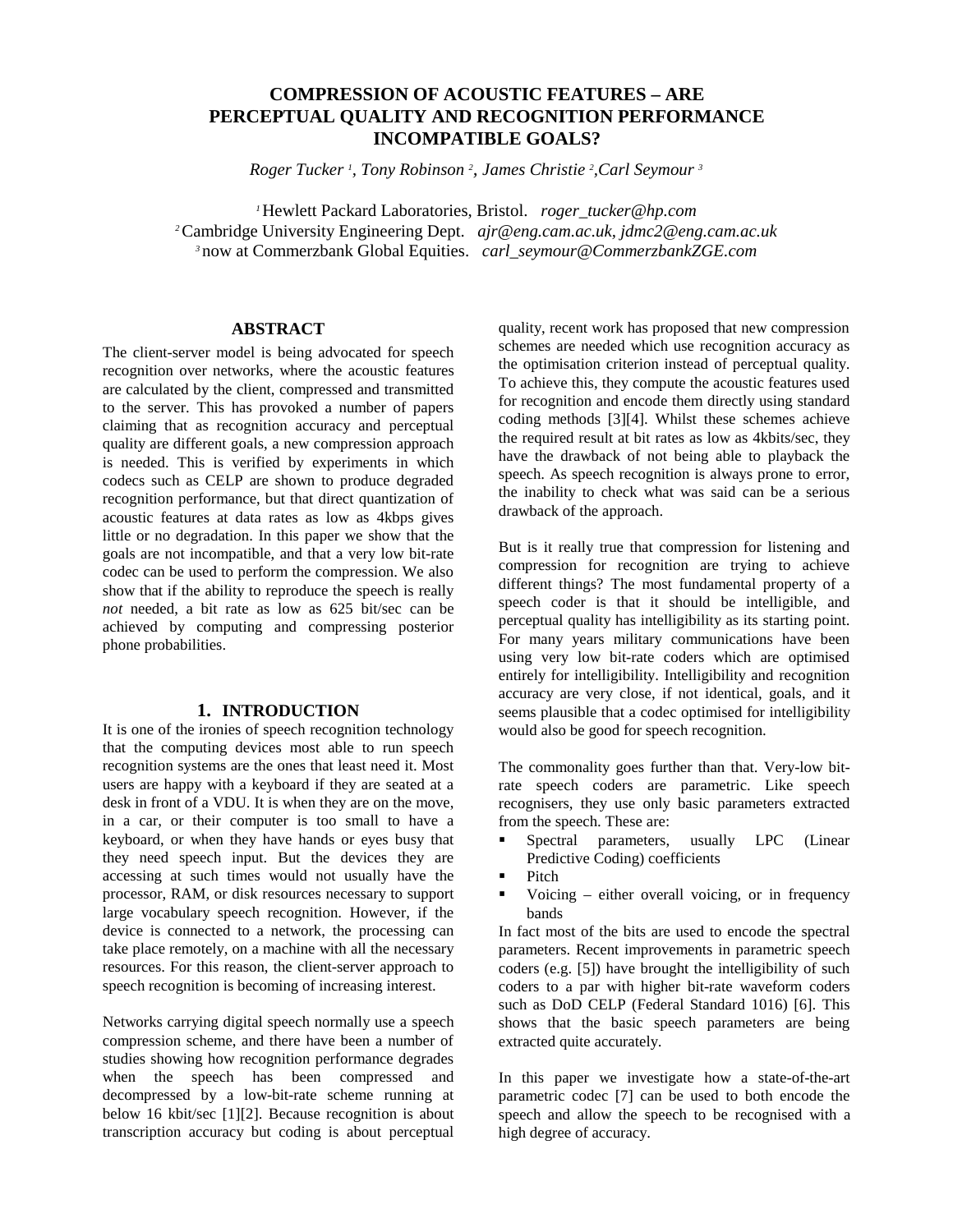## **2. RECOGNITION FROM VERY LOW BIT-RATE COMPRESSED SPEECH**

#### **2.1 Wideband Extension**

One advantage of explicitly encoding the acoustic features is that a wideband input signal can be used. However, we have developed a straightforward way of extending any speech codec up to 8kHz without increasing the bit-rate by more than 500 bit/sec [8]. The tests reported in [7] show that at 2.4 kbit/sec, better intelligibility is achieved through extending the codec to wideband than finer quantization of the narrowband parameters. The extension to wideband is done by splitting the band into two, encoding the lower 4kHz using standard techniques, and the upper 4kHz using 2<sup>nd</sup> order LPC.

## **2.2 LPC to Acoustic Features Transform**

There is an important difference in the way the spectrum is parameterised in speech coding compared to speech recognition. For speech coding, LPCs are computed and converted to LSPs (Line Spectral Pairs) for encoding. For recognition, although acoustic features are sometimes derived from the LPCs, they are usually derived from a perceptually-warped (non-uniform) version of the power spectrum. The most commonly used features are MFCCs (Mel-Frequency Cepstral Coefficients). A very important question is whether acoustic features such as MFCCs can be successfully derived via the LPCs used in the speech coder.

Although the transform could be done by decoding the speech and computing the acoustic features on the decoded waveform in the normal way, this would add noise to and smooth the spectrum over time. It is faster and more accurate to transform the LPCs directly to a power spectrum as follows:

$$
P(\omega) = \frac{g^2}{\left|1 - \sum_{n=1}^{p} a(n)e^{-j\omega n}\right|^2}
$$

where  $a(n)$  and  $g$  are the LPC coefficients and gain respectively for a frame of speech and *p* is the LPC model order. This in effect takes a Fourier transform of the impulse response of the LPC (all-zero) prediction filter, and then reciprocates the spectrum to derive the power spectrum of the LPC (all-pole) vocal tract filter. For a wideband codec with split bands, this needs to be done for the lower *and* upper band and then the two spectra joined together.

From this power spectrum the acoustic features can be computed in the normal way. The MFCCs which we have used for our tests are derived directly from the power spectrum, but as most front-ends represent the data as a power spectrum at some stage in the processing the transform is generally applicable.

## *2.2.1 Testing the Transform*

To test the viability of the LPC-MFCC transform, we ran the coder without quantization, derived the MFCCs from the LPCs, and then ran a recognition task using the MFCCs as acoustic parameters.

The recogniser we have used in all our testing is the Abbot Large Vocabulary recogniser [9], which is a hybrid RNN-HMM system operating at a frame period of 16ms. The recognition task used the Resource Management (RM) database, and the baseline performance with the particular training and testing sets we used gave 5.7% error.

| Train       | <b>Test</b>     | Frame       | Error |
|-------------|-----------------|-------------|-------|
| Format      | Format          | <b>Size</b> | Rate  |
| Direct      | <b>Direct</b>   | 16ms        | 5.7%  |
| <b>MFCC</b> | <b>MFCC</b>     |             |       |
| Direct      | Unquantized     | 16ms        | 13%   |
| <b>MFCC</b> | <b>LPC-MFCC</b> |             |       |
| Unquantized | Unquantized     | 16ms        | 5.5%  |
| LPC-MFCC    | LPC-MFCC        |             |       |

The results are shown in Table 1.

#### **Table 1**: Comparison of direct MFCC and LPC-MFCC front-ends

Clearly the LPC-derived MFCCs provide a different parameterisation to the direct MFCCs as the error rate is high when training and testing are not the same. But when they are the same, the two formats give almost the same performance. This suggests that no important information is being lost by imposing an LPC model on the spectrum. Indeed, the Perceptual Linear Prediction method of acoustic analysis explicitly includes a LP step with the aim of better modelling the speech spectrum.

## **2.3 Performance with Quantization**

In investigating the recognition performance when the LPCs are quantized, we have kept the bit-rate fixed at 2.4kbits/sec. This bit-rate is a good compromise between bit-rate and intelligibility for the *codec*, so it should be possible to get good *recognition* performance without reverting to higher bit-rates. Given a fixed bitrate, we were able to adjust the frame-rate, having a high frame-rate and coarse quantization or a lower frame-rate and more accurate quantization. As the codec uses interframe prediction of the LSP coefficients, the higher frame-rates do not increase the quantization noise proportionately.

The results of recognising from speech compressed at 2.4 kbit/sec are shown in Table 2.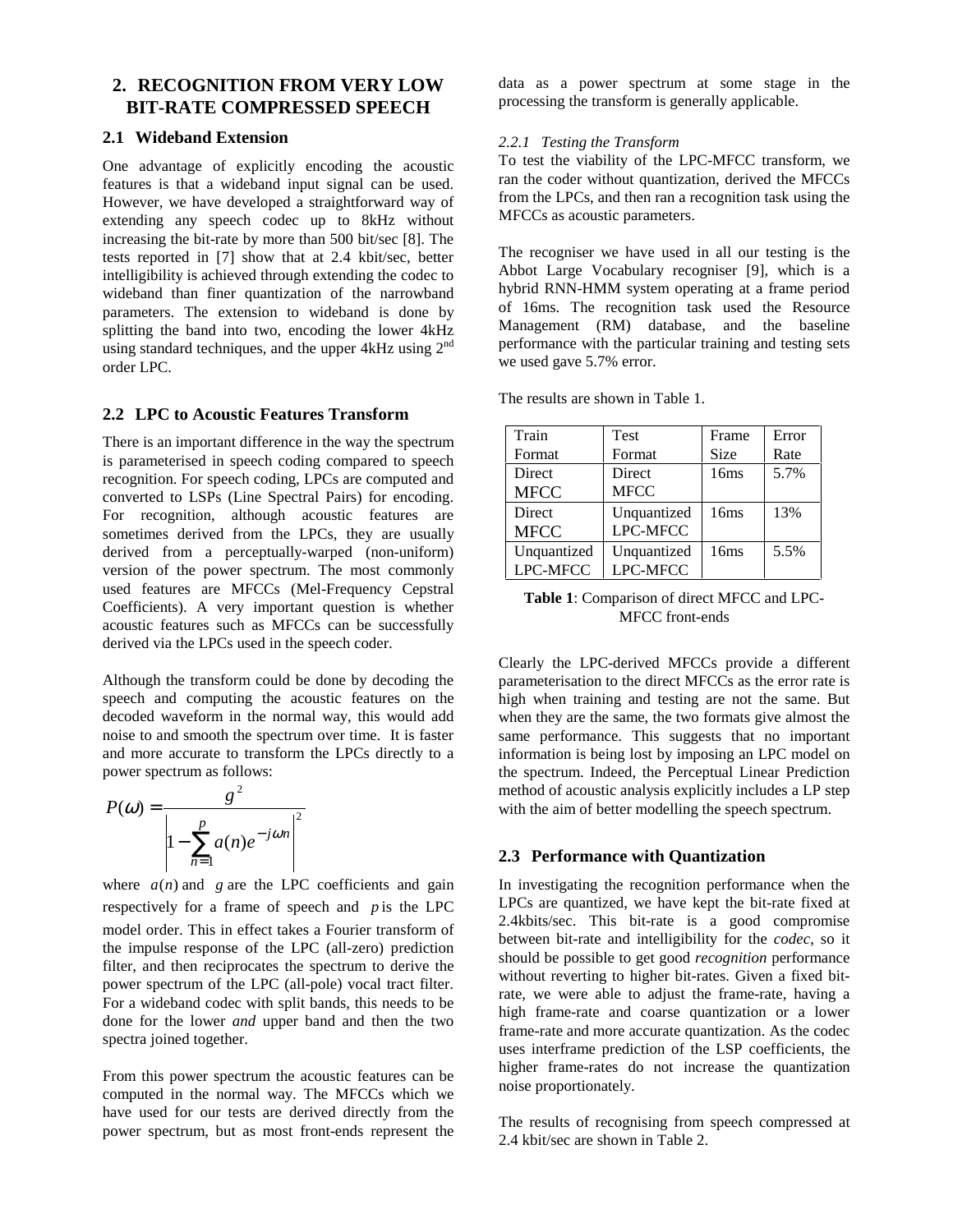| Train       | <b>Test Format</b> | Frame              | Error |
|-------------|--------------------|--------------------|-------|
| Format      |                    | Size               | Rate  |
| Unquantized | Unquantized        | 16ms               | 5.5%  |
| Unquantized | 2.4kbit/sec        | 16ms               | 7.1%  |
| 2.4kbit/sec | 2.4kbit/sec        | 16ms               | 7.6%  |
| Unquantized | Unquantized        | 22.5 <sub>ms</sub> | 10.7% |
| Unquantized | 2.4kbit/sec        | 22.5 <sub>ms</sub> | 11.2% |
| 2.4kbit/sec | 2.4kbit/sec        | 22.5 <sub>ms</sub> | 13.4% |

**Table 2**: Performance at 2.4 kbit/sec

The larger frame-size (and therefore more accurate spectrum) reduces the degradation due to quantization, but at the expense of a very significant increase in the overall error rate. The frame-size of the spectral data must be kept low – it would seem that the recogniser is more sensitive than human listeners to the timesmoothing of the spectrum. The slight increase in error from 5.5% to 7.1% is about what we expected in view of the level of quantization in the codec, and at the higher bit-rates of 4kbit/sec or more proposed in [3] and [4] we would expect the increase in error to be insignificant.

The better performance when the recogniser is trained on unquantized LPCs may seem strange, as one would expect best performance when training and testing are matched. But the quantization process does not add noise in any acoustic sense, rather it introduces a random distortion to the spectrum. So for a limited amount of training data, the undistorted spectrum provides better models of the quantized spectrum than the quantized spectrum itself could.

## **2.4 Other Speech Compression Schemes**

Although we have investigated the use of a parametric codec to encode the acoustic features, if higher quality playback is required the same principles can be applied to any waveform codec that uses LPC analysis. However, in waveform codecs the LPC coefficients are used only as predictors for the waveform coding, and tend not to be as accurately coded as they would be for a parametric codec (which depends completely on the LPC parameters for reproducing the speech). For instance, they are often calculated at quite a high frame period – around 30ms.

Consequently, a waveform codec would require these modifications to guarantee good recognition performance:

 increase the frame-size of the LPC analysis and coefficient encoding to match that of the recogniser (10-16ms). Using inter-frame prediction prevents a proportional rise in the bit rate.

- **EXPERIM** ensure adequate quantization of LSPs. Because this is a smaller proportion of the overall bit rate in a waveform codec, more bits could be allocated than in the codec we have used.
- extend the codec to wideband using the generic split-band scheme in [8].
- retrain recogniser on coded (but if possible unquantized) speech.

## **3. COMPRESSION OF POSTERIOR PROBABILITIES**

In the case where the ability to play back the speech is really *not* needed, we are interested to see if we can significantly improve on the 4 kbit/sec reported in [3] and [4]. Small computing devices (such as the current range of WinCE-based handheld computers) tend to have reasonably fast (c.100MHz) processors, and at least a Megabyte or so of RAM. This power could be used to do more processing than just the acoustic features computation.

In a hybrid RNN-HMM system like Abbot, an alternative to encoding the acoustic features is to quantize the posterior phone probabilities. Computation of these requires an extra 11 MIPS on top of the acoustic feature computation, but very little RAM and less than 500Kbytes of ROM. Because they are much further on in the processing pipeline than the front-end computations, computing these at the client allows the server to concentrate solely on the memory-intensive part of recognition (large vocabulary decoding), enabling more users to be supported with a single server.

However, even with the 255-level encoding of the log probabilities used within Abbot, 22.5 kbit/sec are needed to transmit the 45 probabilities. We have investigated reducing this to 625 bit/sec using a 10-bit vector quantizer. Initially we encoded the inter-frame differences but gave up on this when we found we got better performance encoding each frame directly.

The issue for the vector quantization process is the distance measure. Using raw probabilities, the greatest emphasis is given to the most probable phones. But the lower probability phones are often the correct ones, and these need to be encoded properly. Using log probabilities instead would work well except it would give the *very* small probability phones equal weight to all the others, even though they are rarely correct.

To solve this, we transformed the probabilities before computing distances using a  $log(1+\alpha x)$  function, with  $\alpha$ varying from 10 to 1000. This gives all the benefits of logs but prevents very small probabilities contributing to the distance.